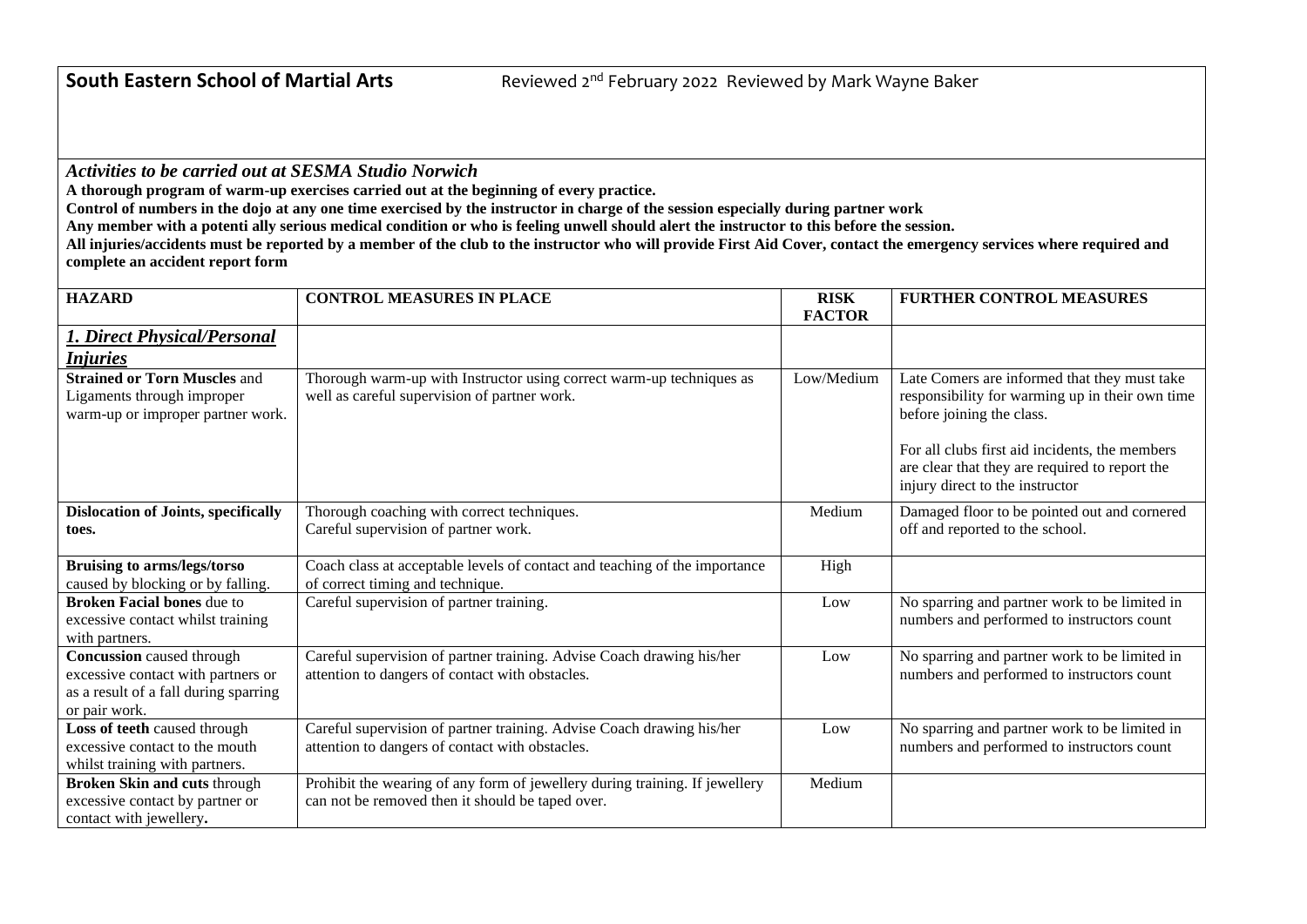| <b>Blisters/Cut Feet</b>                                                                                                                                                                  | Predominantly a problem experienced by novices, as the body becomes<br>more conditioned through continuous training the skin becomes more<br>robust and less likely to blister/cut.<br>Novices are encouraged to train regularly.<br>The session instructor is responsible for making sure that the training area<br>is free from debris. | High                                                         | Any blood on the floor / mats must be cleaned<br>immediately using appropriate cleaning<br>material available in the dojo or at the front<br>desk of the sports centre. Prior to any practice<br>floor / mats must be inspected for blood stains,<br>and cleaned when necessary.                                      |
|-------------------------------------------------------------------------------------------------------------------------------------------------------------------------------------------|-------------------------------------------------------------------------------------------------------------------------------------------------------------------------------------------------------------------------------------------------------------------------------------------------------------------------------------------|--------------------------------------------------------------|-----------------------------------------------------------------------------------------------------------------------------------------------------------------------------------------------------------------------------------------------------------------------------------------------------------------------|
| Muscle fatigue, cramp, sore/stiff<br>joints, pulled and strained<br>muscles, ligaments and tendons,<br>etc.                                                                               | It is important that all students take part in the warm-up at the beginning of<br>the class, so as to stretch all the necessary muscles and joints used during a<br>session. This not only reduces the chances of injury during practice, but<br>also reduces the likelihood of post-training aches.                                      | Medium                                                       | Coaches should check that all members are<br>feeling well and also that no members have<br>joint injuries prior to commencing a session.<br>The Instructor has the right to stop members<br>from training, if he/she feels that they are unfit<br>or unwell.                                                          |
| Injury to head, neck or spine.<br>This could arise in the<br>circumstances described above but<br>is identified separately because of<br>its potential for more permanent<br>disablement. | Injuries of this nature are extremely rare, and the small risks that do exist<br>are reduced still further by observance of good dojo etiquette and by being<br>observant and considerate to others during practice.                                                                                                                      | Low but with<br>potentially<br>very serious<br>consequences. | During class activities first aid will be sought<br>in the event of a head injury. Advise would be<br>given to seek further inspection from Doctor.                                                                                                                                                                   |
| Unconsciousness caused by blow<br>to the head.                                                                                                                                            | Report injuries to the main reception desk a.s.a.p. for medical assistance,<br>reporting of accident to the Emergency services etc.<br>All members should be clear of the need to know who and how to report<br>accidents.                                                                                                                | Low                                                          |                                                                                                                                                                                                                                                                                                                       |
| Dizziness, hyperventilation and<br>nausea.                                                                                                                                                | Dizziness and hyperventilation can occur during strenuous exercise in less<br>well-conditioned people, and is generally alleviated by improved physical<br>condition. Nausea can also result from eating a large meal too soon before<br>training.                                                                                        | Low                                                          | Dizziness, hyperventilation and nausea.                                                                                                                                                                                                                                                                               |
| <b>Dehydration</b>                                                                                                                                                                        | Large quantities of fluid can be lost from the body during strenuous<br>exercise, particularly in hot weather. It is important to ensure adequate<br>hydration before training, and to re-hydrate adequately when training is<br>over.                                                                                                    | Medium                                                       | In anticipation of strenuous training sessions,<br>particularly in summer, members are<br>encouraged to bring water bottles to the dojo<br>and the coaches will allow for regular breaks to<br>enable them to re-hydrate.                                                                                             |
| Seizure through contra-indications<br>or over exertion                                                                                                                                    | Instructors are to advise novices of physical exertion levels that will be<br>encountered and so provide reasonable recovery periods during training,<br>particularly after demanding elements of training                                                                                                                                | Low                                                          | Club aware at the beginning of term of any<br>medical issues of its members which may<br>prove to be a problem when taking part in the<br>sport.<br>The membership form includes a section for<br>members to state any medical issues they might<br>have, so that the club and the instructors can be<br>aware of it. |